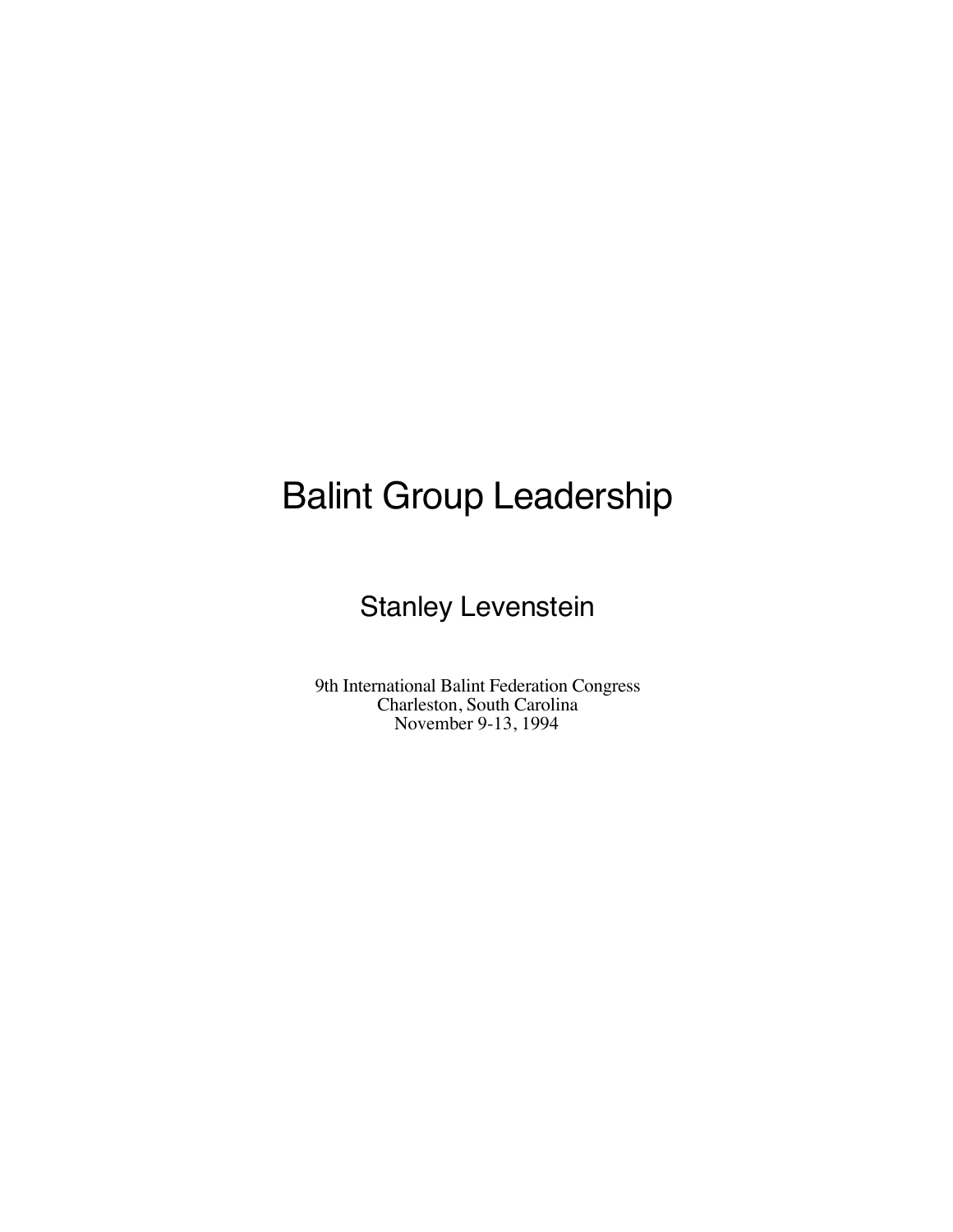## **Balint Group Leadership, Stanley Levenstein** 1

I am presenting this paper in a year in which I have lost two people who have played a major role in the development of my personal and professional life. One was my father, Carl Levenstein, who was also the founder and senior partner of the practice in which I have worked since entering general practice over 20 years ago. His continuous encouragement and shining personal and professional example was, and will continue to be, a constant source of inspiration to me. The other was Enid Balint: my very dear friend and mentor from whom I was privileged to learn so much; we have lost a priceless gem of a human being whose personal and intellectual qualities could only be marvelled at. It is with a deep sense of gratitude that I dedicate this paper to these two special people in my life.

On a happier note, I am very thankful to be attending an International Balint Conference in the United States. My mind goes back to the first Balint Conference I attended in London in 1978. On that occasion, Ray Greco gave a paper in which he said that "the sleeping giant of the Balint movement in the U.S. has begun to rise". Now, 16 years later we can see that it has well and truly arisen, albeit (if I may permitted a bit of parental self-indulgence) with the help of a couple of very able ex-South Africans!

I have been asked to speak on the topic of the qualities of a Balint group leader, how these may be acquired, and the "credentialing" of Balint group leaders.

The background to the question of Balint group leadership is a long and vexed one, dating back to the very origins of the Balint movement. The paucity of psychoanalyst group leaders and the fact that those that were available were not all suitable gave rise to the debate on the desirability of non-analyst group leaders. Psychologists and psychiatrists were amongst those who were recruited to lead Balint groups, but it was Enid Balint who most emphatically pointed out that these mental health professionals were often more interested in a mutual learning process with general practitioners. She suggested that general practitioners who had been in Balint groups themselves and who possesed the right kind of qualities might be better suited to the role of Balint group leaders. Her view prevailed in many countries of the world, partly necessitated by force of circumstances. While opinions may differ on the desirability of this state of affairs, there can be no doubt that there is a need to evolve criteria for the leadership of Balint groups by general practitioners. That there has been a certain diffidence in this respect until now probably reflects, amongst other things, a lingering self-consciousness about assuming the role of Balint group leadership amongst general practitioners as much as a lack of clarity of thought on this subject. Be that as it may, the time is certainly overdue for open and vigorous discussion and exploration of this topic and this paper is an attempt at a small contribution to this dialogue.

I begin with the first question "the qualities of a Balint group leader". We could of course list many, but I have attempted to reduce them to three broad attributes, which I would regard as the pillars on which the others would rest. They are:

l. Insight

2. Courage

3. Respect

I will attempt to motivate the choice of each attribute briefly;

#### 1. Insight

The Balint group leader needs to have some kind of understanding of patients' and doctors' motivations beyond that which is merely obvious. He needs to understand something of what is taking place in the group process, not least his own reactions and needs as well. He/she should be a thoughtful, reflective person who thinks in depth and not merely in breadth and who can think symbolically rather than concretely. As a bare minimum he/she should have the insight to know that any pre-conceived solutions to the problems which arise in the doctor-patient relationships, whether based on theoretical constructs or personal experience, are not merely useless but also can be counter-productive and even destructive.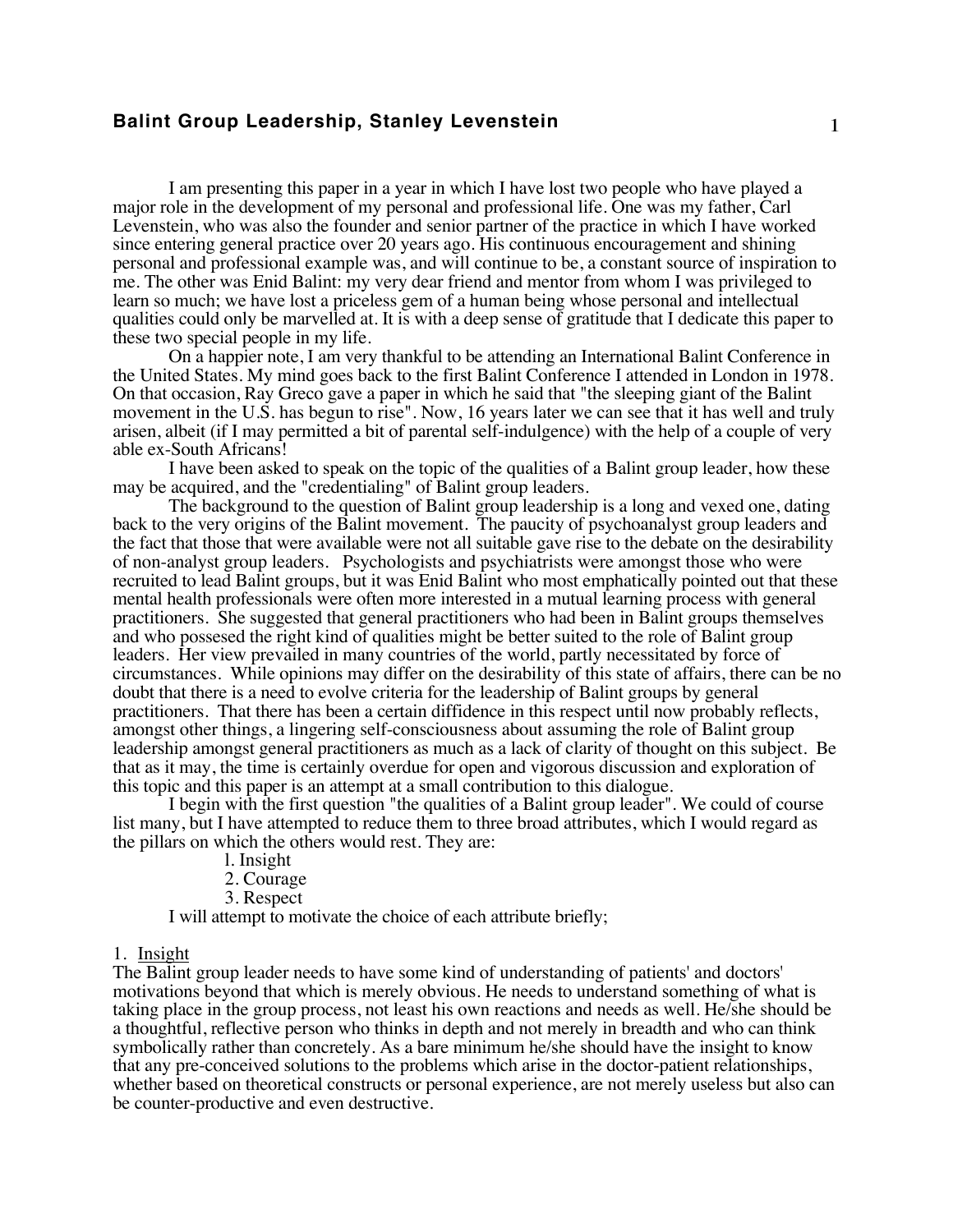## **Balint Group Leadership, Stanley Levenstein** 2

#### 2. Courage

Without courage, all the insight in the world will leave us with a Balint group leader who is nothing more than merely clever. A Balint group leader needs to have the courage at certain times to hold a view which rest of the group is at odds with, even though this may incur their resistance and even hostility. At other times, even more courage may be needed to acknowledge that the group's view of a problem may have as much, if not more, validity than his own, and to resist the temptation to "pull rank" or try to refute the group's view with theoretical argumentation. The group leader needs the courage to muster the intellectual and personal honesty to discern which of these responses is more appropriate at a given time. He needs the courage to be flexible while yet being disciplined in his approach. He needs the courage to permit fresh and (possibly for him) risky lines of thought to be explored, including his own hunches and intuitions. In short, as Enid Balint so aptly put it, "the courage of (his) own stupidity". No group can be truly creative without this courage.

#### 3. Respect

Each Balint group and indeed each Balint group member is different and has his/her own unique perspective on his patients, his work and himself. Effective Balint group leaders must manifest respect for each group member's way of trying to make sense of trying to work together. Without this respect, group members will not feel accepted or valued and the risk of negative group phenomena such as power struggles, destructive alliances, etc., will be heightened. The respectful group leader is unlikely to be dogmatic or authoritarian. Hopefully his own self-respect would be a safeguard against this. He would recognize that ultimately our work is, or should be, based on respect for our patients and the ways in which they attempt to wage their struggle with their lives and their health. He would appreciate that his aim as a Balint group leader would be to attempt to facilitate the groups' increased respect for their patients.

These then, would be my somewhat arbitrary criteria for a suitable Balint group leader. In selecting them, I know that I have set myself a very daunting task in addressing the question of how these characteristics may be acquired. For I am well aware that it can easily be argued that insight, courage, and respect are not easily acquired traits and that some would regard them as products of a lifetime's experience or even inheritance, rather than the result of any training technique. How can we foster insight, courage and respect in prospective Balint group leaders? Certainly not by the application of any particular technique! No, first we need to be able to identify people with these characteristics or the potential to develop them. Then we need to realize that these traits can only develop if they are properly nurtured. The prospective Balint group leader needs a culture-medium, an entire ethos in which these potentials can have the opportunity to flourish. For this to happen, the entire training environment of general practitioners or family physicians has to be conducive. It means that the responsibility of those concerned with producing Balint group leaders has to extend to exert an influence on the nature of post-graduate vocational training and residency programmes over and above the purely "Balint" aspects as far as possible. A full discussion of this issue is beyond the scope of this paper. Suffice it to say that there are no rough and ready formulae for training Balint group leaders with insight, courage and respect.

Having said this, it must be acknowledged that a great responsibility for acquiring the necessary leadership skills does and will continue to rest on the shoulders of prospective Balint group leaders themselves. For one thing, no beginner-Balint-group leader should consider working with a new group without a co-leader with whom he should engage in open and honest mutual supervision after each meeting. The trainee Balint group leader should also be willing to submit to any processes which could increase his insightfulness and reduce his defensiveness, including, and indeed preferably, personal analysis or therapy.

Finally, I turn to the question of "credentialing" of Balint group leaders. In keeping with the tenor of this paper, I believe it is time that the International Balint Federation mustered the